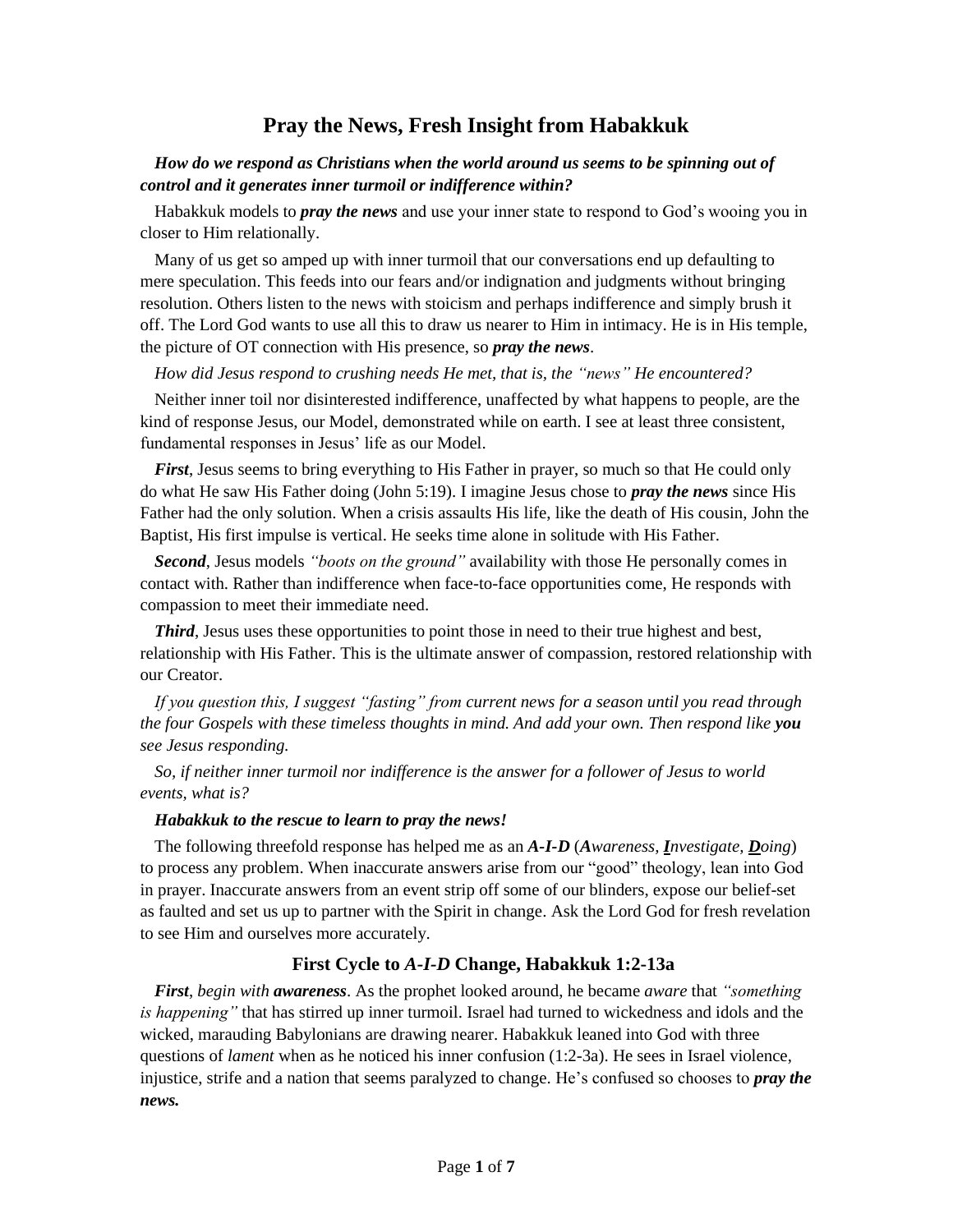#### *Even as He blames God!*

*Have you been well-taught in what lament is?* 

God demands honesty from His people, the only soil in which healthy relationships grow. And He bears Habakkuk's blunt and twisted, harsh and untrue cries of *lament*. *Lament* expresses our inner feelings, raw and real, uncut and unfiltered without holding anything back from God. To whine to others is a mark of *im*maturity that undermines our testimony (Philippians 2:14:16). Whining to God is a step towards maturity because it opens up communication. *"Now that this is finally in the open, My child, let's work on it,"* whispers the Spirit. Our Father delights in His children bringing everything to Him, even when it's harsh and untrue. Whatever "news" we are experiencing, whether joy or confusion, whether personal, local or international, *pray the news*. Bring everything to God.

Habakkuk's choice to falsely blame God for Israel's problems is no different than what many today do with our problems. My encouragement to *pray the news* means that we bring all of this to God, rather than gossiping with other about our views. Most today though don't walk in such a transparent relationship with God as Habakkuk, so they remain unchanged. The passion of *lament*  coupled with its twisted views make many Christians a bit uncomfortable. *Our Lord God loves it!* He wants us to take these false ideas out of the hidden darkness in our hearts to expose them. *Awareness* is the first step towards inner transformation.

These inner feelings are *authentic* because they are ours yet seldom *accurate*.

Where do we go personally when we feel that inner anxiety or confusion? Vertical to God with our prayers of *lament* expressing our need for His help so we *pray the news*? Or do we feel an inner drive to pass along our turmoil or speculations to others through conversations and/or social media?

All five *lament* questions in Habakkuk arrive at *in*accurate conclusions (the other two *laments*  are in 1:13b) because of an inaccurate view of God, ourselves and the world around. Learn to be sensitive to the inner feelings of our hearts, yet please don't trust our feelings to guide us on our journey. And please take all these to God to *pray the news*, even when they are embarrassing thoughts about God. *He can take it!* And this leads to change.

*Second*, *choose to* **i***nvestigate*. When I come to incorrect conclusions or confusion, despair or hopelessness, about what is happening within me or around me in my world, my mind needs transformed. My despair exposes *"gaps"* in my view of God, myself and the world that drive my reasonings to a wrong conclusion? We are still all very much in-process as followers of Jesus.

#### *"Things are not as they seem."*

Fortunately, we have a God of revelation (Ephesians 1:17. Lean into God in prayer and ask for insight, often coming from Scripture. David was in a similar situation when He gave us a great model in Psalm 13. After two verses of *lament* in Psalm 13 leading to *awareness* of his need, David leans in close to *investigate* by first asking for the specific answers He needs from God. *"Look on me." "Answer." "Give light."* David first needs to be assured that the Lord God sees him in his current state of despair or confusion (*"Look on me"*). Then he asks for insight beyond what he currently has (*"Answer, give light"*). This is what I mean to *pray the news*. Bring everything to our Father.

For Habakkuk, God initiated directly and stunned Habakkuk with His answer! *"What I do will be so utterly amazing to your reasonings because it's beyond your current faith level."* (1:5). The Lord God will raise up the wicked and self-sufficient Babylonians to discipline Israel for their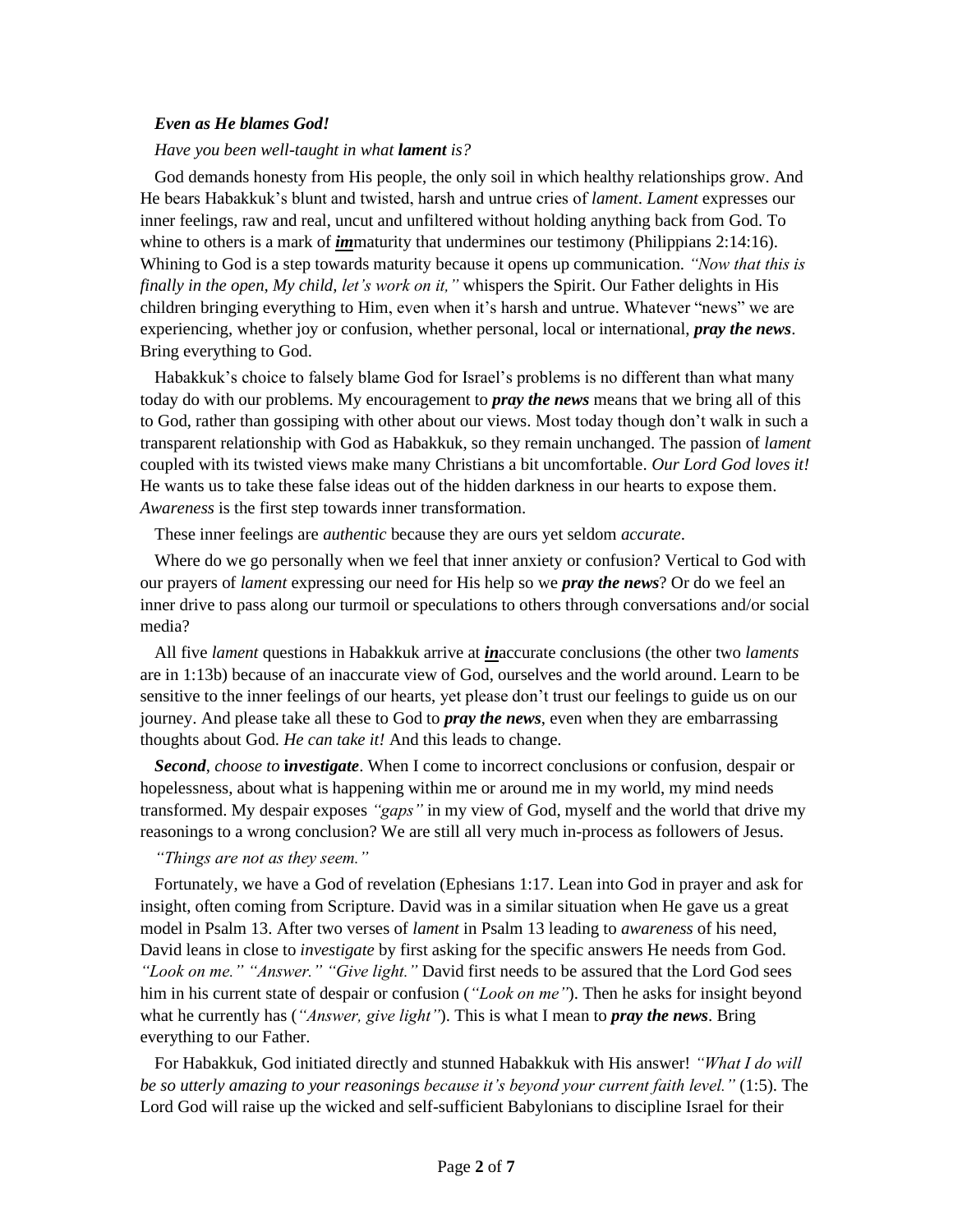sins. Habakkuk got His answer, yet it only confirmed Habakkuk's greatest fear and confusion  $(1:6-11)$ .

*Third, follow through by* **d***oing.* Kudos to Habakkuk in his responses. His affirmations reflect good theology. God is everlasting, holy and a faithful protector of His people. He acknowledges that his Rock *"gave them (the Babylonians) the job to discipline"* Israel (2:12b, *The Message*). God cannot look on sin with favor (2:13a, *NASB* makes a crucial, accurate distinction, *"cannot look with favor on sin"*).

# *How can a faithful protector who is too pure to look on sin with favor use the wicked Babylonians to discipline Israel?*

Habakkuk spins out again! Is he much different than us?

He cannot reconcile his theology with how a pure God can use wicked people for the ultimate good of His people. As I dialog today about benefits of trials with some followers of Jesus, this same seeming paradox (two ideas that *appear* to conflict) raises its head again, especially when applying Romans 8:28. When we focus around our own comfort or agenda, a similar distortion clouds many Scriptures.

Habakkuk was at a crossroad, like we are today when Scripture teaches something that does not fit with our current theology or practice. Will we attempt to fit the apparent conflict neatly into

our existing pattern of life, essentially chopping off what is unclear? Or will we believe Scripture, and expand our current frame of reference to see the picture from a God's-eye view? Have you seen the puzzle to the right? The object is to connect the 9-dots using only four line-segments without lifting our pencil. *If not, what's the solution?*



Habakkuk models a great response. He doesn't go to social media to air his complaint but leans in again to the Lord God with his honest questions in raw, unfiltered *lament* in prayer (1:13b).

As an aside, this simple *A-I-D* process for change is not necessarily a one-and-done cycle. I see *three* cycles in Habakkuk until He finally saw from God's perspective.

The Lord's answer to this cycle so startled Habakkuk that it elicited more inner turmoil. Habakkuk chose to live in his *"uncomfortable zone."* He uses his confusion to pursue God's truth wherever it takes him, no matter the pain or confusion. Habakkuk launches a second cycle of the *A-I-D* process towards insight and change with two more *lamenting* questions (1:13b).

# **Second Cycle to** *A-I-D* **Change, 1:13b-2:1**

*First*, *begin with awareness*. This time two questions of *lament* were sufficient to openly challenge God with his utter confusion (1:13b). *"Why do you tolerate the treacherous Babylonians?"* God doesn't. He has a plan for them, in God's timing.

*Why are you silent while the Babylonians swallow up Your people, who are more righteous than they are?* God is not silent. Using wickedness to bring about good does not violate God's purity. God's people are not more righteous (spoiler alert for God's answer in 2:4!)

Again, learn to appreciate and highly value *lament*. God loves our honest, raw, unfiltered lament when directed towards *Him* (yet not when it's whining with others). *Lament* is usually inaccurate, rife with error and false views, yet always authentic. Even though Habakkuk is wrong, his transparent honesty prepares for fresh revelation. That's what God is looking for…authentic followers.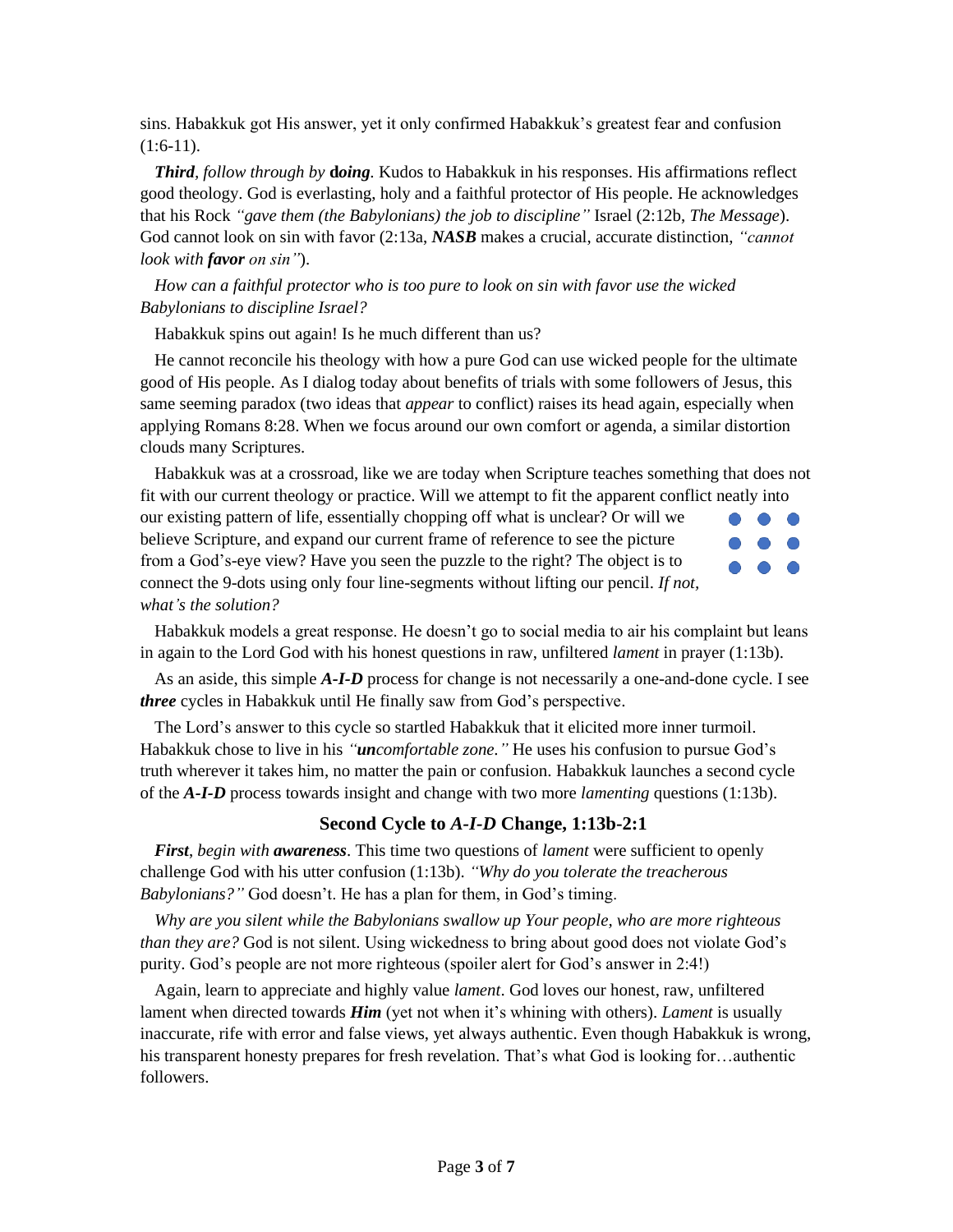I believe *lament* is crucial for followers of Jesus to bring stability followed by insight. Such a response protects from the two pendulum swings of stewing in our inner turmoil or settling in indifference. *Lament* is anything but indifferent! God calls for a passionate people who bring everything to Him. Passion with a faulty spiritual compass seems to be simpler for God to change than indifference with a spot-on spiritual compass (if such a thing were a possibility!) The indifferent and lukewarm easily become old wineskins resistant to change.

*Second*, *choose to* **i***nvestigate*. What do I know when I come to incorrect conclusions or confusion, despair or hopelessness about what is happening within me or around me in the world? I know for certain that my mind needs transformed. Instead of despair, I want to use confusion as a trigger for God to transform my mind. What *"gaps"* are exposed in my view of God, myself and the world that drive my reasonings to a wrong conclusion? We are still all very much inprocess as followers of Jesus.

Habakkuk gathers the pieces that he currently sees, even though they don't seem to fit. He accurately catalogs how the Chaldeans treat those they capture. They are like fish in a net, offering their captured gain to their gods (2:14-17).

*Third, follow through by <b>doing*. How do we respond as Christians when the world around us seems to spin out of control and we have no answers? *Even without a resolution or any changes,* Habakkuk chooses *faithfulness* in the midst of confusion (2:1). He focuses on what he knows is his present God-Assignment. *"I will stand at my watch." "I watch to see what He will say to me."*

### **Third Cycle to** *A-I-D* **Change, 2:2-3:19**

*First*, *begin with awareness*. No need in this instance for inner *awareness*! God Himself honors such a faithful stance as in 2:1 and speaks again. He steps up to draw us near with the revelation of His divine perspective.

Even as I was working on this article, out of the blue I suddenly "saw" the resolution to a knotty spiritual problem. In the midst of my confusion, I was *"standing my watch."* Suddenly three things I already knew linked together in ways I had not seen before. The resulting rest in Him gave me confidence that this came from the Spirit of revelation.

For my problem, I needed to see from a larger perspective. The Lord God did that for Habakkuk. God's solution is most always to *expand* our *frame of reference* to begin to match His. And, yes, that's a lifetime process! The only solution to the 9-dot puzzle I mentioned above is to expand our *frame of reference beyond* the nine dots.



*Second*, *choose to* **i***nvestigate*. The Lord God again initiates, so Habakkuk needs only listen and respond. Habakkuk could not grasp that the Lord God could use the wicked to bring about His good plan to discipline Israel. *"Yes, I will act in a way that so breaks the small boxes you have stored Me in that you will be astonished."* This is one of God's favorite ways to utilize existing trials, to expand our vision of who God is as we also see ourselves clearer.

When the Lord God answered Habakkuk, He exposed at least these following four *"gaps"* in Habakkuk's views. Of God, of humanity, and of the fallen world-system. *How about your trials? Is God stretching you in similar ways?* These are also so crucial for God's people down the centuries, that God commanded Habakkuk to write down this revelation (2:2). Now that his incomplete belief-set has been revealed, Habakkuk may choose to partner with God to change. Add any other *"gaps"* that you see.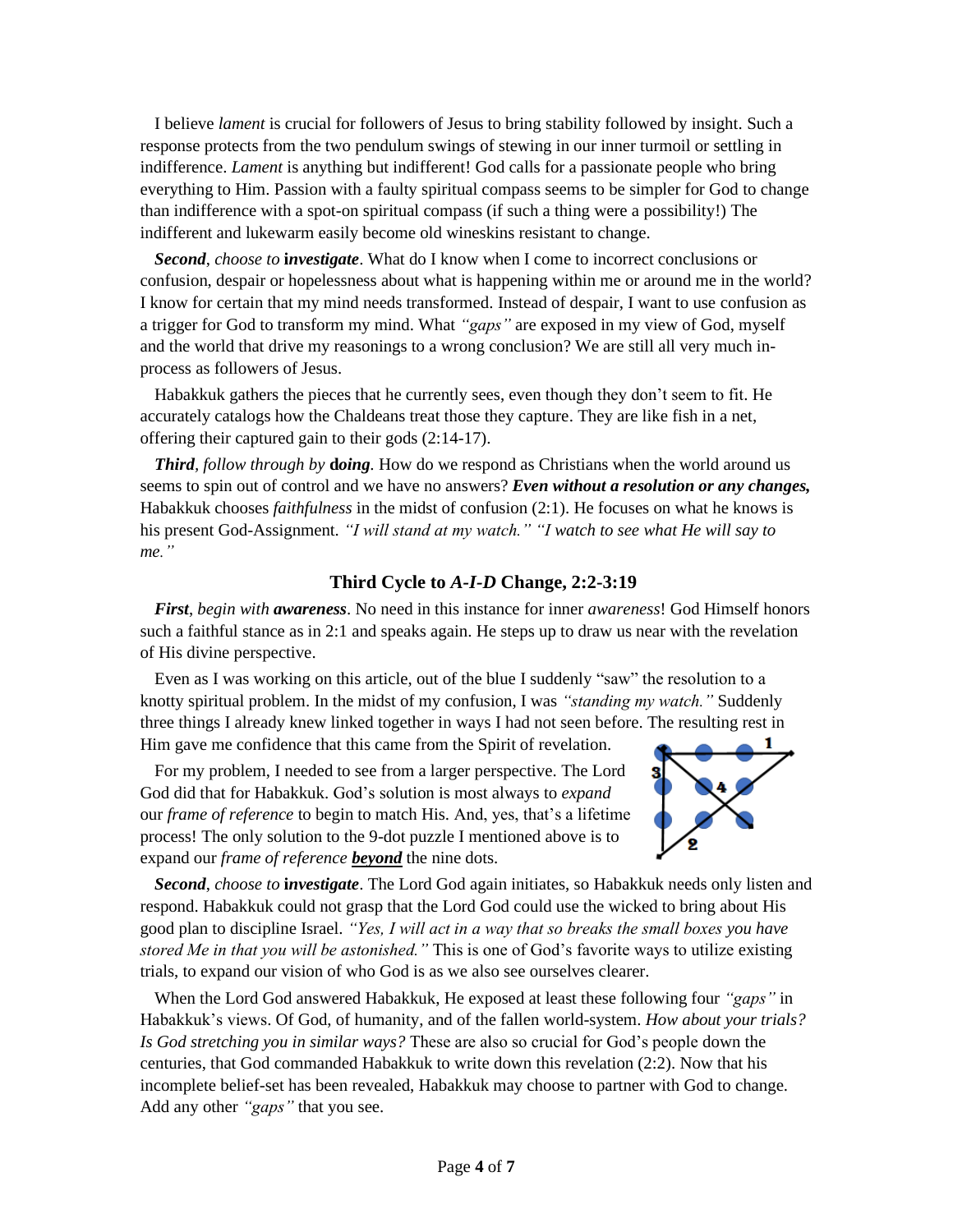- 1. *Trust God's timing, not ours* (2:3). One of our largest problems in the midst of trials is to wait patiently for God's timing. Don't draw final conclusions without the fuller scope of the problem. Our hidden desire to control lurks behind a drive to impose our timing… and to tell others our speculations. Just because we are blind to how history hastens towards God's goal, why conclude there's no progress? God's plan will not fail. From our perspective, it tarries so wait in silence for the appointed time (2:20b), Like with trials and suffering, James challenges God's people to let tough times have their perfect work (James 1:4). Paul gives us similar insight. He tells us to *"exult in our tribulations"* to experience the final work of the outpoured love of God in our hearts through the Spirit (Romans 5:3-5). Guard against impatience because it may reveal a hidden desire to control.
- 2. *Refocus on the true source of our favor with God* (2:4). Habakkuk didn't think God's thoughts when he claimed that his people are *"more righteous than"* the Babylonians (1:13b). It was clear to Habakkuk that the Babylonians were *"puffed up"* (2:4). True, they were. However, Israel was also swollen by their own rightness, forgetting that *"the righteous will live by his faith"* (2:4). Their soul was not right within. So, perhaps the Israelites were even *more* wicked than the Babylonians. The Jews had received greater light. Light demands responsibility. *"God is opposed to the proud"* (James 4:6). The only way for right relationship with God is *"by faith,"* not by works or heritage or lineage. We must see ourselves the way Jesus sees us, not through the lens of traditionalism.
- 3. *Develop a more accurate view of the world we live in* (2:5+five *woes* in 2:6-19 describing the world). Verse 5 is an apt description of what we know historically of the Babylonians. The fivefold *"woes"* that follow in 2:6-19 describe characteristics of the world-philosophy or responses since Genesis 3. Why should we ever be surprised by wars and injustice? Jesus tells us we will have trouble in the world (John 16:33). He says the poor will always be with us. Our times are characterized by wars and rumors of wars. Have you taken time to note how the NT describes this groaning world-system system that He has sent us into (Romans 8:19-22; John 15:18-25; 1 John 2:15-17; James 4:4; Romans 12:2)? The world-system entwines self-indulgence into all it does. It arrogantly measures success by the toys gathered, the wealth gained, the positions attained, the power wielded. And none of these ever satisfy their deepest needs. The allure of the world taunts and mocks us by capturing hearts with its unfulfilled promises. The sad part though is that God's people often slip into the same trap. No wonder Paul tells God's people not to get entangled with the world-system (2 Timothy 2:4). Our citizenship is in heaven, not on earth (Philippians 3:20). As His royal priesthood, we are passing through this world (1 Peter 2:9+2:11). We are not of this world yet sent into the world to minister (John 17:16+18). When things seem to be out of control around us, that's the way the world-system is. Jesus warned His disciples in advance so they would *"not go astray"* (John 16:1). I hear Christians whining because the world does not act according to our standards. How foolish. It never has since Genesis 3.
- 4. *God is on His throne so silence our speculations* (2:20). *God's part and our part*. God is still in His holy temple, longing for us to experience His presence. And always will be. The world may look out of control to those without vision. Wickedness may be increasing beyond measure. It seem like the wicked are winning. *Things are not as they seem!* God is on His throne and let all God's people be silent before Him. Get entangled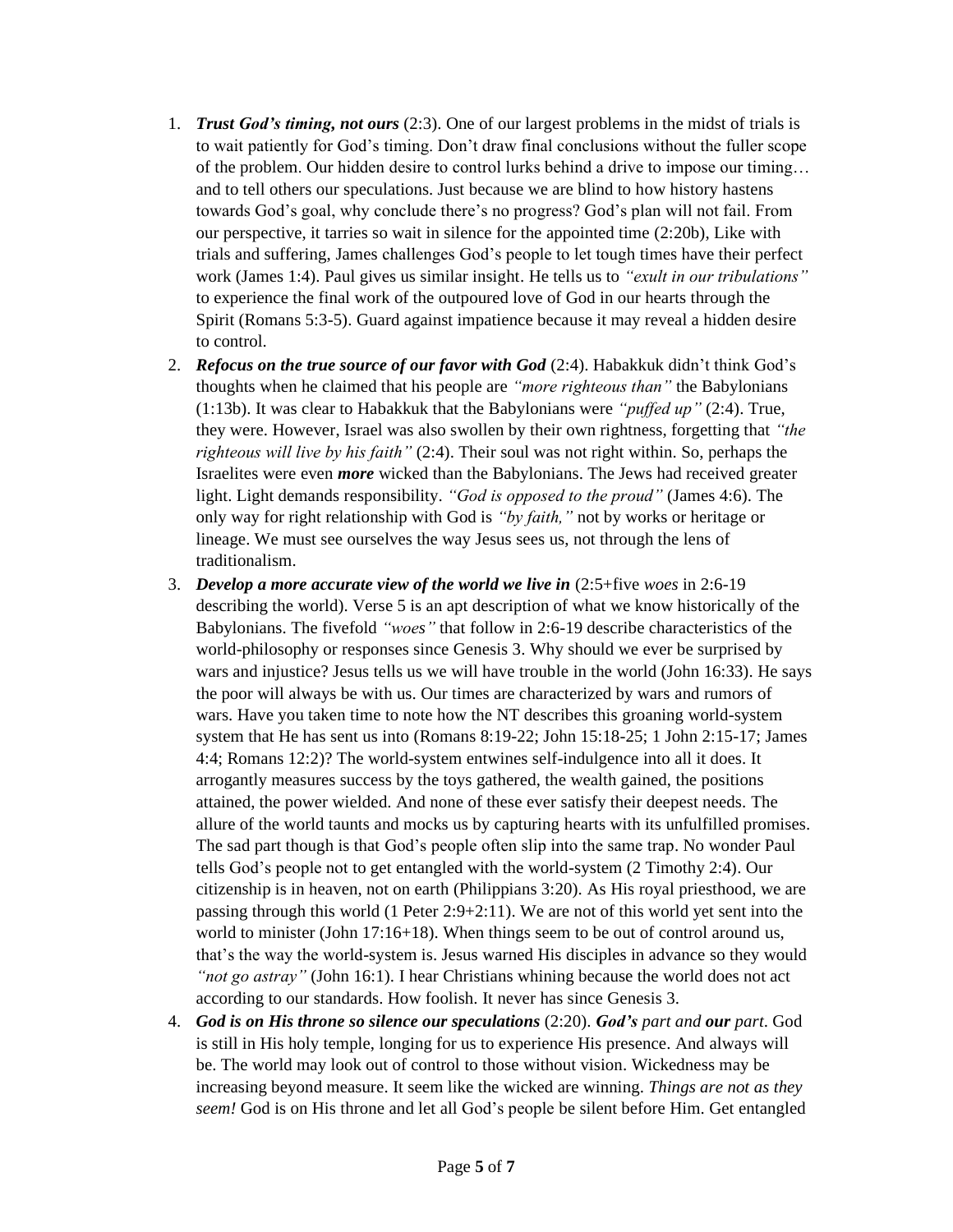in fewer conversations about contentious disputes we see only in part (Paul's advice is simple yet brilliant, Romans 14:22a, hold your conviction before God alone). Focus on the main and plain, what's both clear and crucial.

*Third, follow through by* **d***oing. Habakkuk praises God for who He is and for what He does* (3:1-19). All our responses begin with God. God intends that all the confusing and crushing circumstances that spin like a tornado around us lead us back to deepening intimacy with Him. This was, and still, is our Creator's Eden-intent for humanity.

Before Habakkuk *"heard of your fame"* yet now he stands in awe of the deeds he now sees (3:2-3). Growing intimacy for hearing to experiencing. Habakkuk already knew, yet he knows the Lord God in a deeper and fuller way now. This change happened because Habakkuk chose to *pray the news*, bringing his confusion and false views to God and listening for His answers.

That's one, primary purpose for trials or suffering in our lives. If we lean in, our view of God sharpens and deepens and broadens into ongoing praise. Habakkuk praised the Lord God for His power (3:4-7), for His purposes (3:8-16) and for His endless provision (3:17-19). This is the same pattern as in the *lament* Psalm 13 in verses 5-6. In Psalm 13, two verses of *lament;* two verses of *prayer* for insight, followed by the last two verses of pure praise…*without any change in circumstances*.

I will rejoice in the Lord! I will be joyful in the God of my salvation! The Sovereign Lord is my strength! (Habakkuk 3:18-19a).

### **Some of My Applications**

Pastor Travis Twyman from the Inland Vineyard Church in Corona, California preached from Habakkuk in his sermon on March 20, 2022. He suggested the third option to the two extremes of inner turmoil or indifference in response to a world out of control. *Pray the news* from the book of Habakkuk. Especially if what's happening around you brings inner turmoil, or the opposite, a settled indifference, make it a spiritual discipline to *pray the news*. Begin by honestly leaning in with *lament*. God's solution is most always to *expand* our *frame of reference* to begin to match His. Here are some additional suggestions that align with Jesus' life.

- 1. Use troublesome personal, local and world events as a trigger. I've been challenged afresh to partner with the Spirit to *pray the news*. By *pray the news*, I mean to convey to bring every event of our daily life to the Father, Son and Spirit. *How much detail do you need to pray the news?* I just need enough to know there's a need, but not the details. Monitor your heart to be sure you don't flood it with people's commentary on and speculation about the news. Regain God's perspective in our lives. Habakkuk prays for God to *"renew them in our day"* (3:2b).
- 2. Jesus models *"boots on the ground"* availability with those He personally met. Rather than indifference when face-to-face opportunities come, He responds with compassion. He didn't heal all the sick in Israel. He knows we would have the poor with us always. But Jesus healed all the Father was healing and fed those the Father was feeding. When you meet need face-to-face need, ask *"What are You doing here, Father?"* And join Him.
- 3. Jesus did not just heal and feed. His deepest desire was to use these opportunities to point those in need to their true highest and best, relationship with His Father. *Are you praying and inviting those with crushing needs to meet Jesus?* This is the ultimate answer of compassion, restored relationship with our Creator.